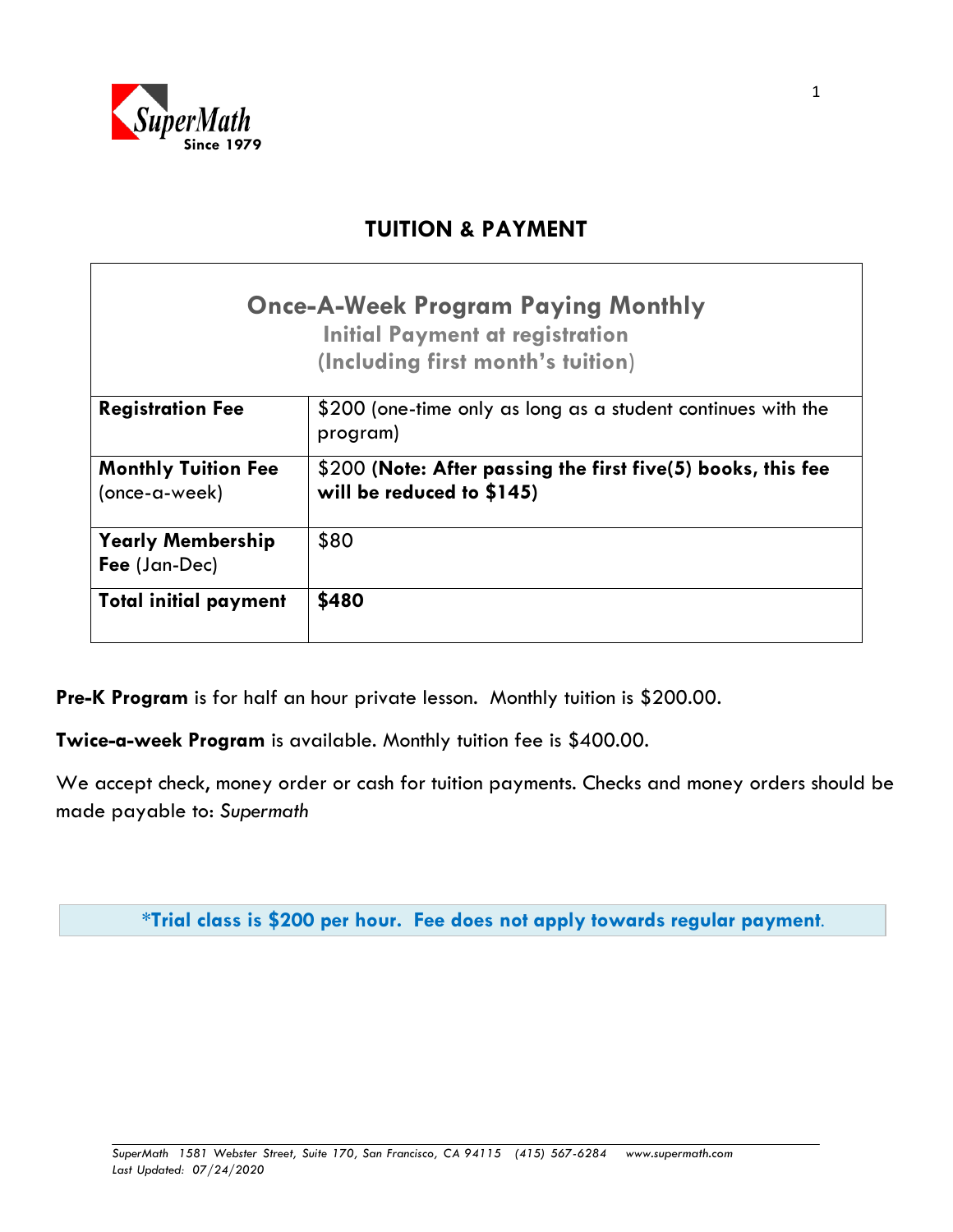## **SUPERMATH CAMPUS REGULAR CLASS SCHEDULE AND LOCATIONS**

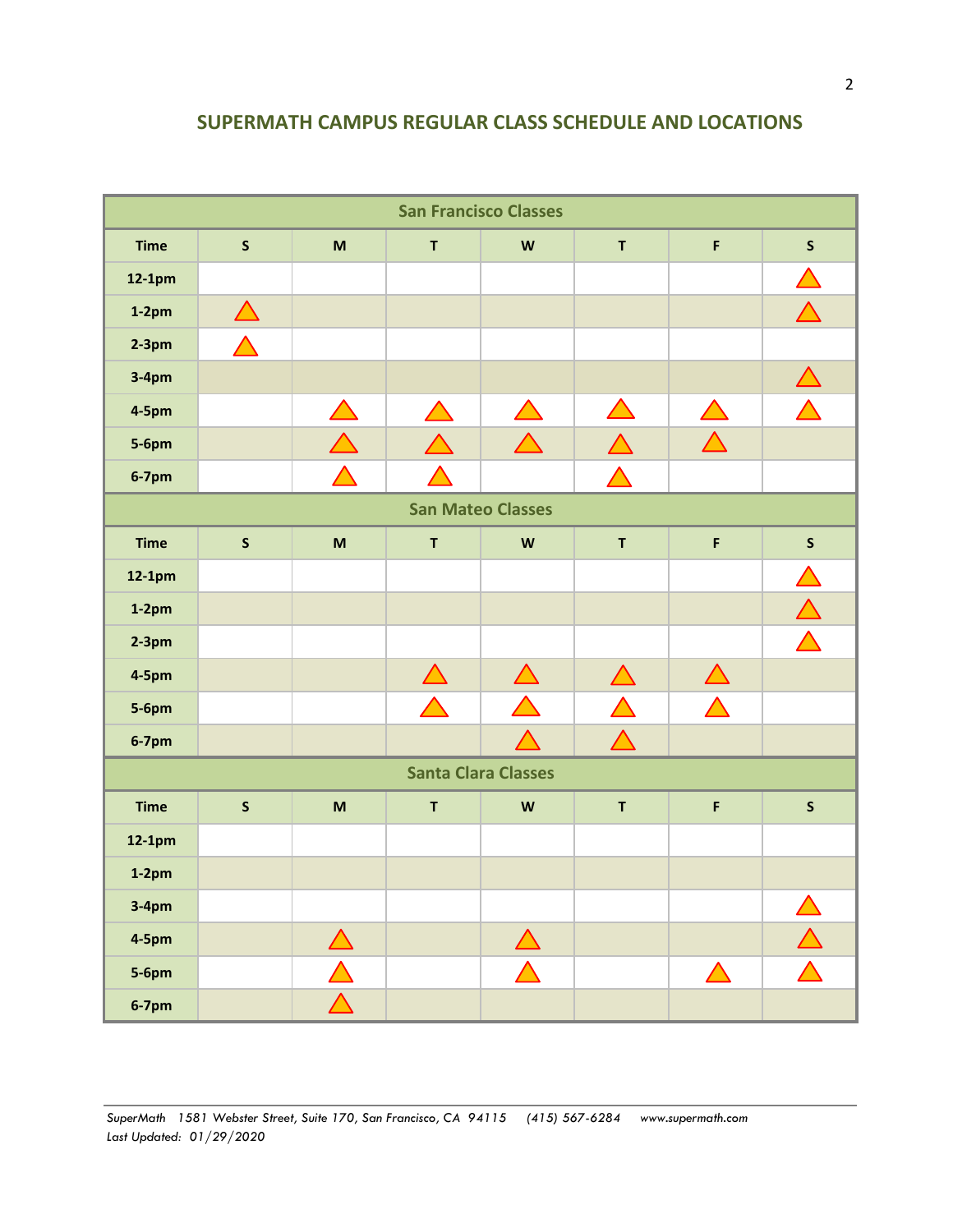## **SUPERMATH STUDENT CLASS REQUEST FORM**

### For admissions, please fill out and return the followings:

- 1. Student Class Request Form
- 2. Application Form
- 3. Signed Contract for Admission, and
- 4. A check or money order with full payment made payable to SUPERMATH.

**Note:** Payment must be received by the third week of the previous month from the start day. ENROLLMENT IS NOT GUARANTEED UNTIL YOU HEAR FROM US.

**Student Name:** 

Please fill in your preferred regular class location, day and time below. If your choice is not available, a staff will contact you.

Location, day, time

There is an introductory class available for new student before he/she joins the first regular class. **(Note**: For Pre-K class inquiries, please contact our office.)

Please indicate where did you hear about SuperMath™?

| ιv           | <b>Newspaper</b>         | Saw a Demonstration |
|--------------|--------------------------|---------------------|
|              | Friend (Referral's Name) |                     |
| <b>Other</b> |                          |                     |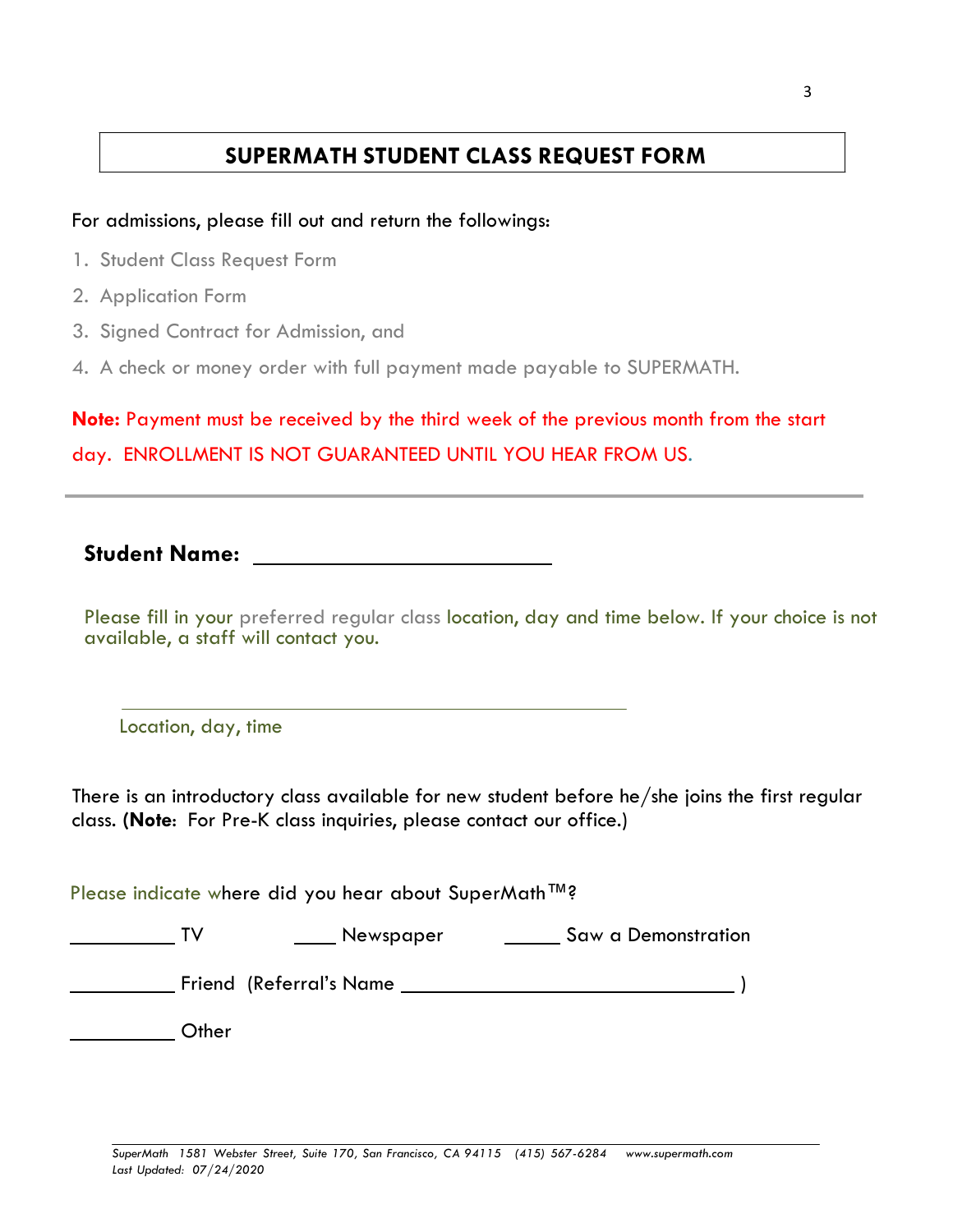

### APPLICATION FOR SUPERMATH

| NAME (STUDENT)                                |                 |                                                | <b>ANY NICK NAMES</b>    |                                                      |
|-----------------------------------------------|-----------------|------------------------------------------------|--------------------------|------------------------------------------------------|
|                                               |                 |                                                |                          |                                                      |
| <b>ADDRESS</b>                                |                 |                                                | <b>EMAIL ADDRESS</b>     |                                                      |
| CITY, STATE, ZIP                              |                 |                                                |                          |                                                      |
|                                               |                 |                                                |                          |                                                      |
| MAILING ADDRESS (IF DIFFERENT FROM ABOVE)     |                 |                                                |                          |                                                      |
| CITY, STATE, ZIP                              |                 |                                                |                          |                                                      |
|                                               |                 |                                                |                          |                                                      |
| <b>BIRTHDATE (STUDENT)</b>                    |                 |                                                |                          | <b>SCHOOL GRADE</b>                                  |
| <b>SCHOOL NAME</b>                            |                 | LOCATION OF SCHOOL (name of city or town only) |                          | <b>DESCRIPTION</b>                                   |
|                                               |                 |                                                |                          |                                                      |
| FATHER OR LEGAL GUARDIAN                      | <b>EMPLOYER</b> | PHONE (BUS) w/area code                        | PHONE (HOME) w/area code | O Private O Public O Other<br>CELL PHONE w/area code |
| <b>MOTHER</b>                                 | <b>EMPLOYER</b> | PHONE (BUS) w/area code                        | PHONE (HOME) w/area code | CELL PHONE w/area code                               |
|                                               |                 |                                                |                          |                                                      |
| IN CASE OF EMERGENCY - CONTACT NAME & ADDRESS |                 |                                                |                          | PHONE w/area code                                    |
|                                               |                 |                                                |                          |                                                      |
| <b>NAME</b>                                   |                 | Please list names of other children            | AGE                      |                                                      |
|                                               |                 |                                                |                          |                                                      |
| <b>NAME</b>                                   |                 |                                                | <b>AGE</b>               |                                                      |
|                                               |                 |                                                |                          |                                                      |
| <b>NAME</b>                                   |                 |                                                | <b>AGE</b>               |                                                      |

| <b>NAME</b> | AGE |
|-------------|-----|

Please provide us your comments

NAME AGE AND A SERVICE AND A SERVICE AND A SERVICE AND A SERVICE AND A SERVICE AND A SERVICE AND A SERVICE AND

WHY DO YOU WANT YOUR CHILD TO LEARN SUPERMATH?

HOW IS YOUR CHILD PERFORMING IN MATH AT SCHOOL? (OPTIONAL)

Additional comments

Please indicate your objective(s)/expectation(s)

O Acquire mental calculation skills O Augment current math curriculum O Building self-esteem O Enhance mental dexterity O Attain computational efficiency in daily life O Enhance/improve examination results (i.e., SAT, etc) **Signature** PARENT/LEGAL GUARDIAN (SIGNATURE) DATE

updated: 1/20/2013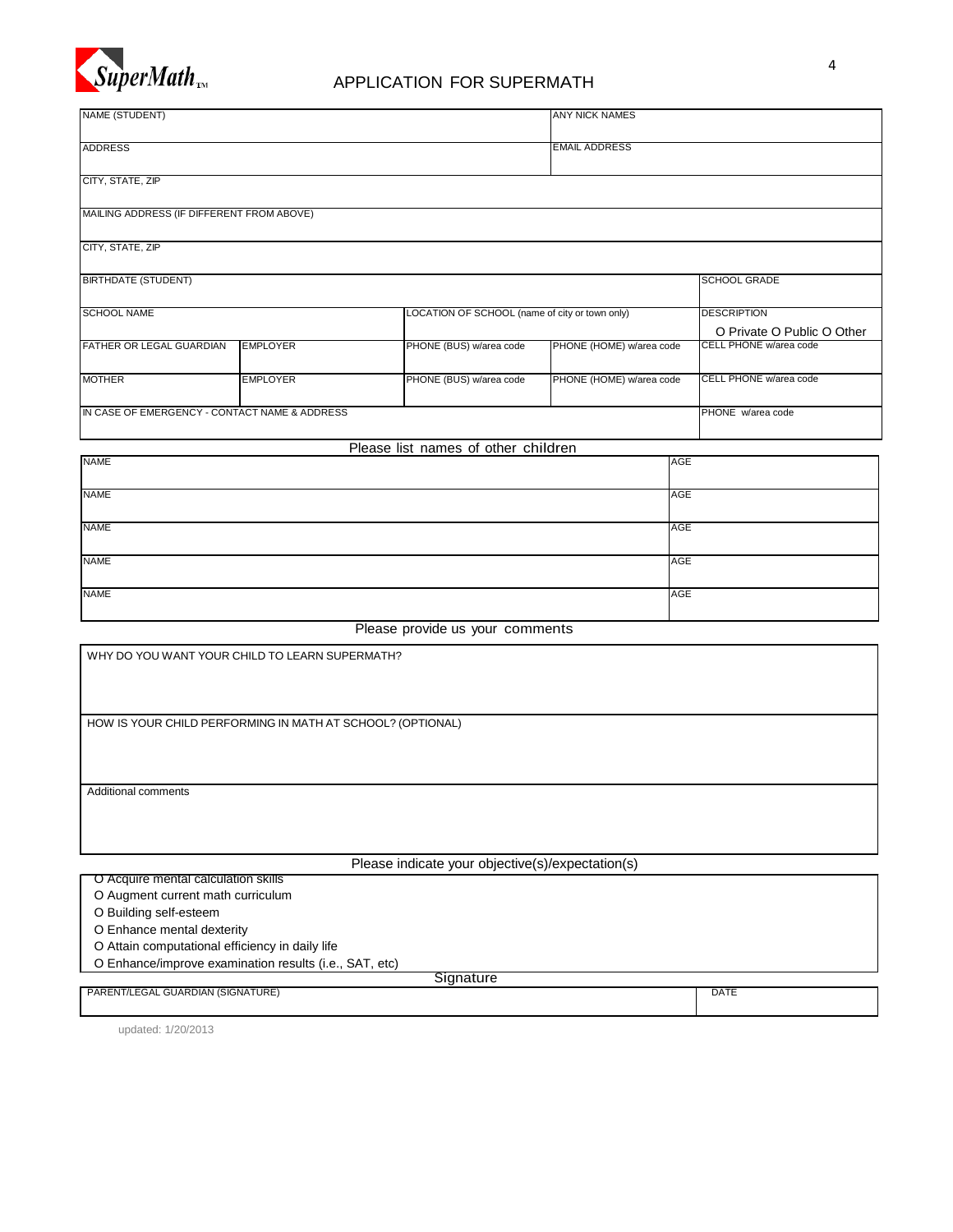

### **SUPERMATH CONTRACT FOR ADMISSION**

#### I. TERMS:

- 1. The SuperMath program is a continuous year round program. SuperMath is a group lesson but progress is on an individual level.
- 2. Each class session will be one hour.
- 3. There are 47 classes per year for each day of the week. (Refer to the SuperMath Annual Calendar on our web site.)
- 4. Holidays will be observed on: New Year's (Eve & Day), Thanksgiving Day, and Christmas (Eve & Day).
- 5. Proficiency/Advancement Examinations will be held whenever a student is ready.
- 6. Students who pass the examinations will be given a sticker and a Certificate with extra charge.
- 7. A SuperMath student-ranking list will be issued every month.
- 8. Students must provide for their own pencils.
- 9. All absences must be reported as soon as possible. This will allow us to regulate the student's curriculum. (i.e., homework, etc.)
- 10. Parents will not be permitted to attend with their child during class. There will be a specified date set aside periodically for Open Class in which parents will be allowed to sit through class sessions with their child.
- 11. Make-up Classes:
	- i. There is no regular make-up lesson.
	- ii. 4 consecutive weeks of absences can be exchangeable with a private lesson (\$200 value).
	- iii. 8 consecutive weeks of absences can be exchanged with a SuperMath Camp (\$400 value).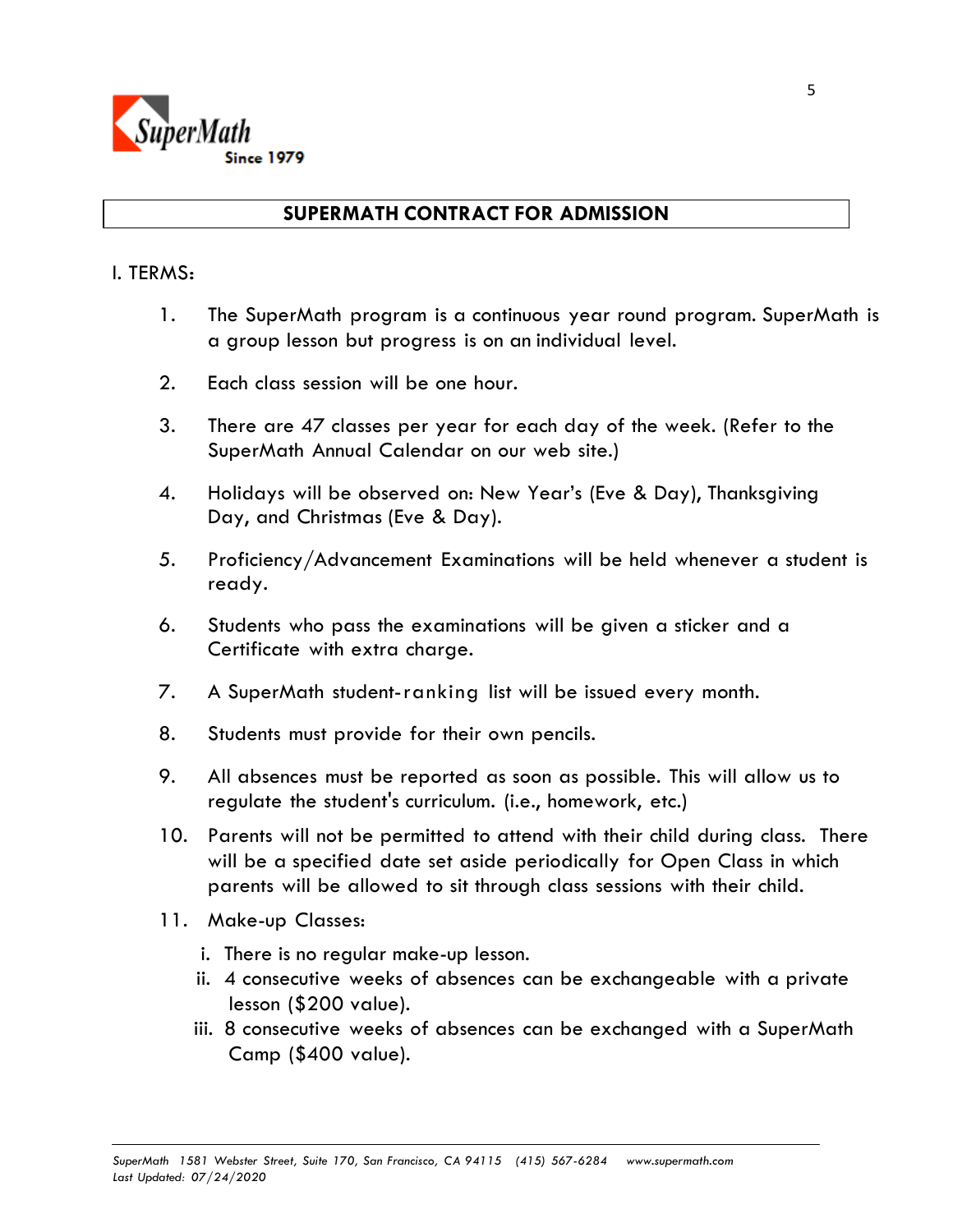- II. FEES:
	- 1. There will be a non-refundable initial registration fee of two hundred dollars (\$200.00). **The registration fee must be paid again if the payment is stopped and elects to return to SuperMath**.
	- 2. There will be a \$80 yearly membership fee.
	- 3. ALL PAYMENTS ARE NON-REFUNDABLE. The monthly fee is two hundred dollars (\$200).

Full monthly charges will be assessed regardless of the number of sessions he/she attends (including no sessions attended at all). Monthly fees will not be prorated for classes not attended.

- 4. Late charges of twenty dollars (\$20.00) will be assessed if payment is not received by the 25th of the previous month (for monthly fees).
- 5. Beginning with the second family member of the student, there will be five dollar (\$5) monthly discount towards each additional family member(s).
- 6. Fees DO NOT include examination fees, special events such as the Annual SuperMath Contest. All US Correspondence Contest or any other non-instructional act. All students MUST participate in the Annual SuperMath Contest. All participants receive a trophy.
- 7. Examination Fees:

| SuperMath Anzan (\$15)        | Book $14 - 10c(17)$ | Book Pre-9 & Pre-8 (\$30) |
|-------------------------------|---------------------|---------------------------|
| $\sqrt{60}$ Book 9 – 8 (\$20) | Book $7 - 4$ (\$23) | Book Pre- $3 - 1$ (\$28)  |
| $\vert$ DAN (\$35)            |                     |                           |

All the fees and content of the contract are subject to change.